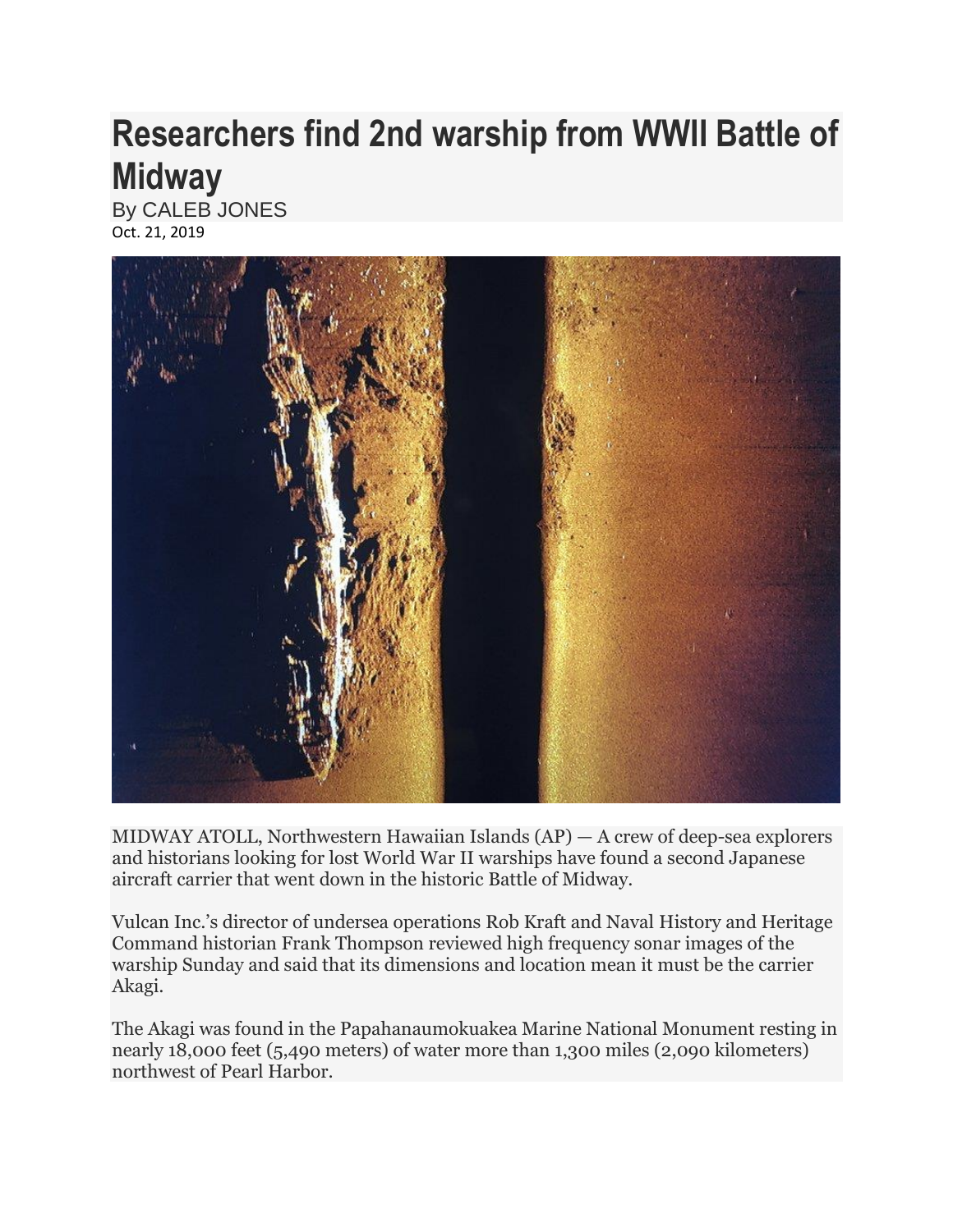The researchers used an autonomous underwater vehicle, or AUV, equipped with sonar to find the ship. The vehicle had been out overnight collecting data, and the image of a warship appeared in the first set of readings Sunday morning.

The first scan used low-resolution sonar, so the crew sent their AUV back to get higherquality images.

"I'm sure of what we're seeing here, the dimensions that we're able to derive from this image (are) conclusive," Kraft said. "It can be none other than Akagi."

The vessel is sitting among a pile of debris and the ground around the warship was clearly disturbed by the impact of it hitting the seafloor.

"She's sitting upright on her keel, we can see the bow, we can see the stern clearly, you can see some of the gun emplacements on there, you can see that some of the flight deck is also torn up and missing so you can actually look right into where the flight deck would be," Kraft said.

The find comes after [the discovery of another](https://apnews.com/95f892b78ec44fbd8b4de02c4ad71792) Japanese carrier, the Kaga, last week.

"We read about the battles, we know what happened. But when you see these wrecks on the bottom of the ocean and everything, you kind of get a feel for what the real price is for war," said Frank Thompson, a historian with the Naval History and Heritage Command in Washington, D.C., who is onboard the Petrel. "You see the damage these things took, and it's humbling to watch some of the video of these vessels because they're war graves."

Until now, only one of the seven ships that went down in the June 1942 air and sea battle — five Japanese vessels and two American — had been located.

The crew of the research vessel Petrel is hoping to find and survey all lost ships from the 1942 Battle of Midway, which historians consider a pivotal victory for the U.S. in the Pacific during WWII.

The battle was fought between American and Japanese aircraft carriers and warplanes about 200 miles (320 kilometers) off Midway Atoll, a former military installation that the Japanese hoped to capture in a surprise attack.

U.S. military forces, however, intercepted Japanese communications about the strike and were waiting when they arrived. More than 2,000 Japanese and 300 Americans died.

The expedition is an effort started by the late Paul Allen, the billionaire co-founder of Microsoft. For years, the crew of the 250-foot (76-meter) Petrel has worked with the U.S. Navy and other officials around the world to locate and document sunken ships. It has found more than 30 vessels so far.